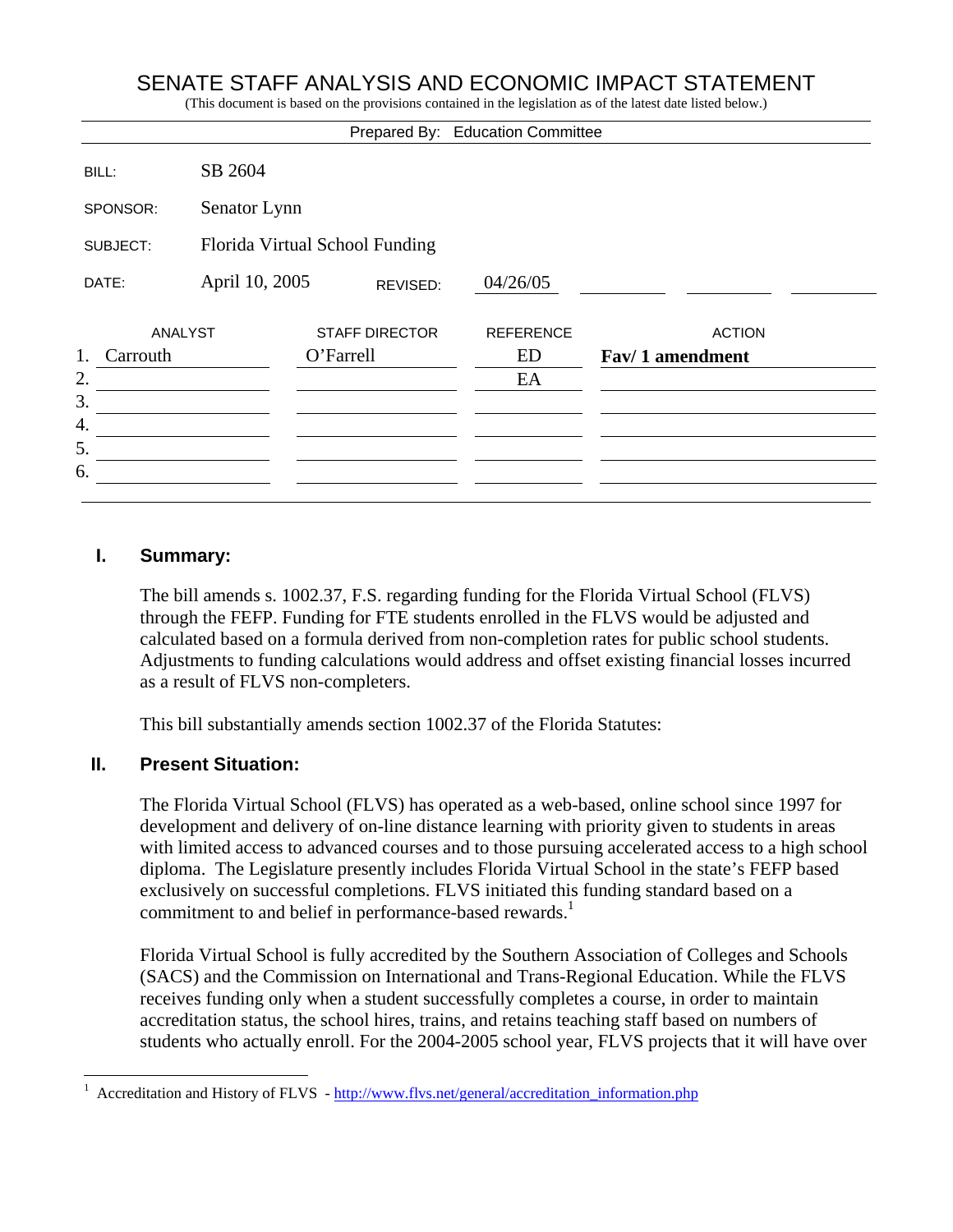12,000 successful credit completions but will also serve 2,200 student credits that will not be completed. This non-completion rate reflects approximately 15% of total enrollment for FLVS and 26 full time teaching staff.

## **III. Effect of Proposed Changes:**

The bill would adjust full-time equivalent (FTE) funding under the FEFP for Florida Virtual School students. FTE's for the FLVS would be calculated by multiplying the reported FTE by 1 plus the prior year's statewide non-completion rate for courses attempted in public high schools.

Data presently available from the Department of Education actually reflects credits attempted versus credits earned. This could prove to be problematic for several reasons; the data could include students earning "F's", dropouts, students moving from one school to another, students who change schedules and transfer from one course to another, and students who opt into other alternative programs, etc.

Traditional schools operating in Florida school districts may argue that they also earn and earmark funds based solely on FTE counts in October and February but regularly have new students who enroll after the FTE count for which they receive no additional funding.

## **IV. Constitutional Issues:**

A. Municipality/County Mandates Restrictions:

None.

B. Public Records/Open Meetings Issues:

None.

C. Trust Funds Restrictions:

None.

## **V. Economic Impact and Fiscal Note:**

A. Tax/Fee Issues:

None.

B. Private Sector Impact:

None.

C. Government Sector Impact:

The bill would establish FEFP funding greater than the standard 1.0 FTE; however, the overall financial impact is indeterminate as there is no way to estimate the number of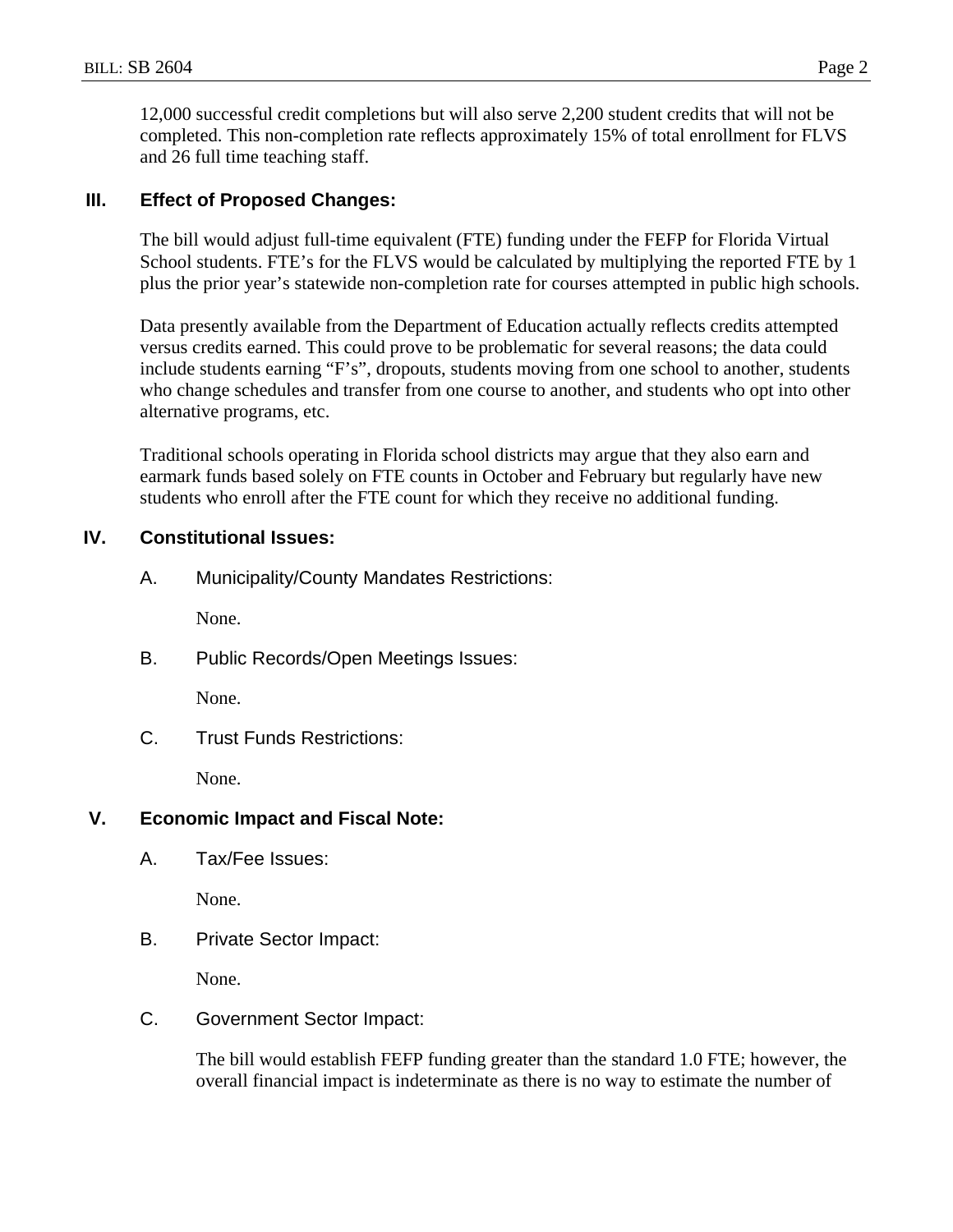students who would enroll. Furthermore, an actual FTE funding weight has not yet been determined.

## **VI. Technical Deficiencies:**

None.

## **VII. Related Issues:**

None.

This Senate staff analysis does not reflect the intent or official position of the bill's sponsor or the Florida Senate.